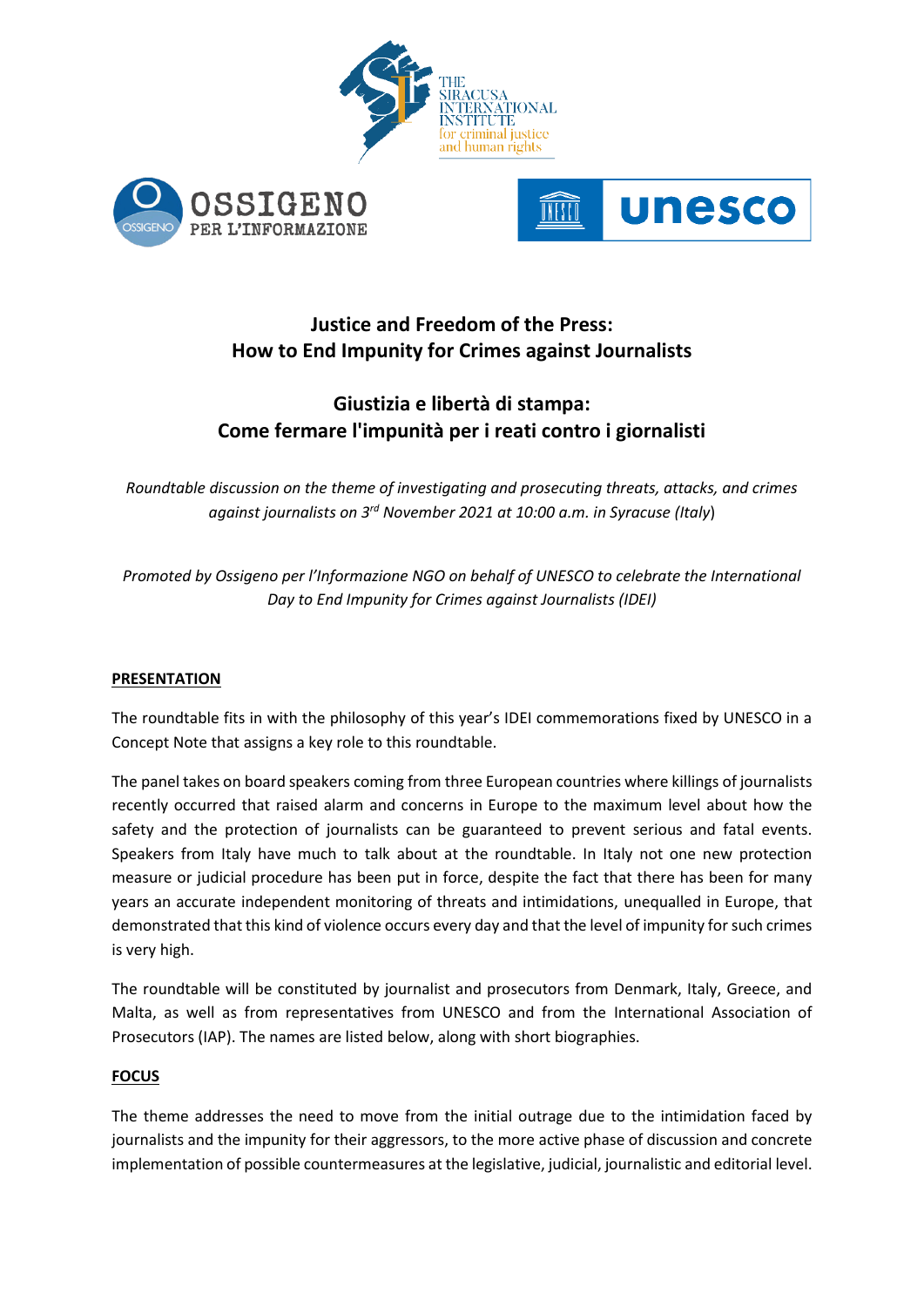Threats of violence and attacks against journalists contribute to a climate of fear for media professionals, impeding the free circulation of information, opinions and ideas for all citizens. It is therefore important to investigate and prosecute these threats as well, in order to avoid having them turn into actions.

#### **MODALITY**

The roundtable will be held in Syracuse (Sicily) in the lecture hall of the Siracusa International Institute [for Criminal Justice and Human Rights,](https://www.siracusainstitute.org/app/) via Logoteta 27, in a hybrid format, with both the physical and online presence of the speakers and the public, observing restrictions imposed by the pandemic (distancing, green pass, and seating capacity reduced by half). The audience attendance will be enhanced by the bilingual direct streaming and by the live online broadcast to a group of 50 journalists organised by the *Ordine dei Giornalisti* to attend the event as a training course, with the possibility to interact through submitting written questions. Moreover, a larger public will be connected through the Zoom and YouTube platforms. Part of this attendance will also be able to interact live by sending written comments and questions.

The debate is structured in two sessions, starting at 10:00 a.m., for a total time of three hours, with a 15-minutes break between the two sessions.

#### **AGENDA**

#### **WELCOME AND OPENING REMARKS, 10:00 a.m.**

**Giovanni Salvi (remote)**, Attorney General at the Italian Supreme Court

**Francesco Italia (remote),** Mayor of the city of Siracusa

**Tawfik Jelassi (remote),** UNESCO's Assistant Director-General for Communication and Information

**Jean-François Thony,** President of The Siracusa International Institute

**Alberto Spampinato (Moderator),** President of *Ossigeno per l'Informazione* NGO – Introduction, presentation of the theme of the event, and why we need new ways to end impunity for threats of violence against journalists.

*Screening of UNESCO's video explainer series – [How to stop impunity for crimes against journalists](https://www.youtube.com/watch?v=VuQTq2Ej6q8&list=PLWuYED1WVJIP6AR2z48lKHDZb3Pnt9RtI&index=7)*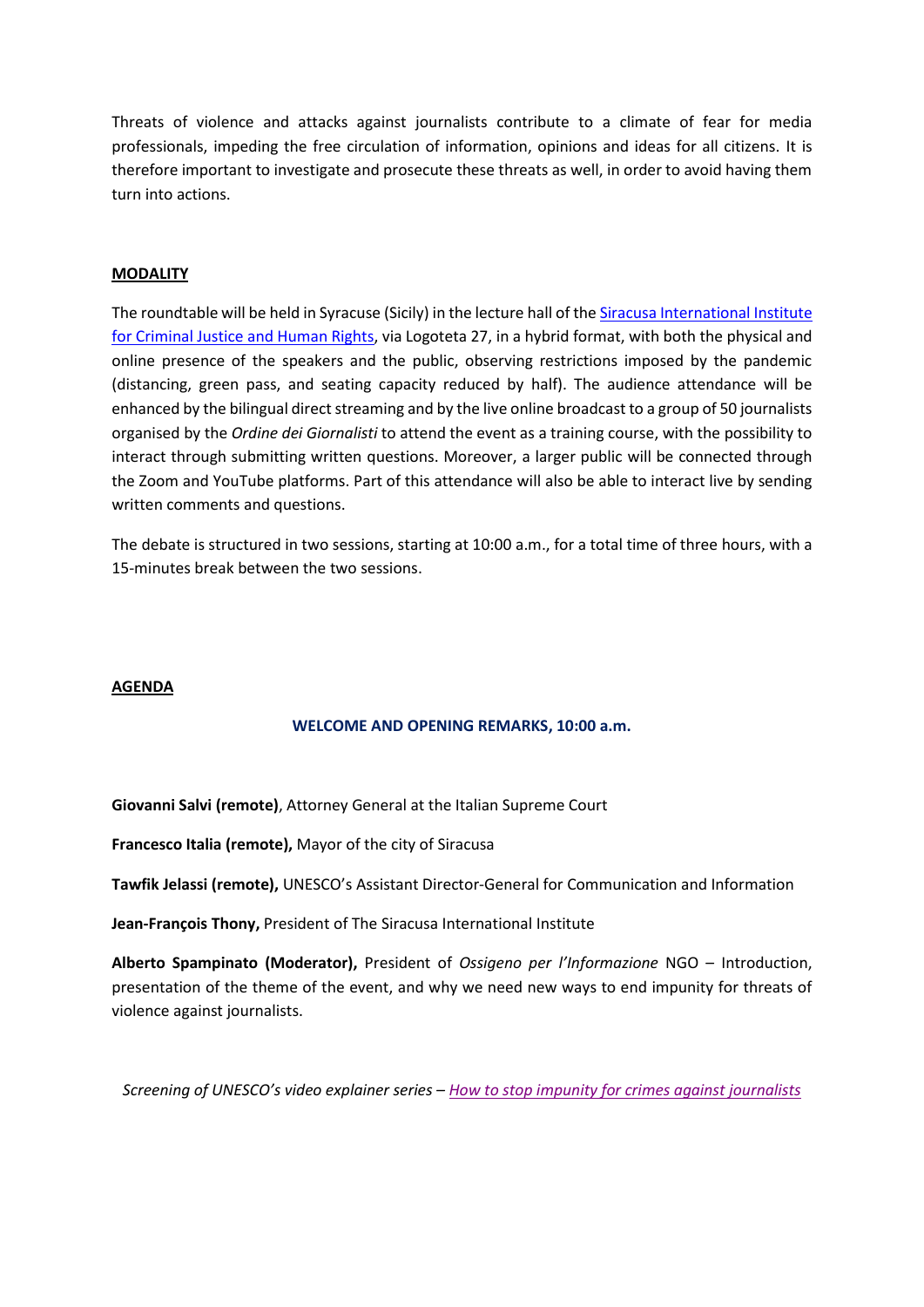# **1 ST SESSION, 10.30 a.m. - Journalists, Prosecutors and the Issue of Impunity: Experiences from Greece, Italy and Malta**

- 1. **Eugenio Albamonte,** Magistrate, deputy prosecutor in Rome;
- 2. **Marilù Mastrogiovanni,** Journalist threatened by the Mafia, Chair of the Jury of UNESCO/ Guillermo Cano World Press Freedom Prize;
- 3. **Guilherme Canela**, Chief of UNESCO's Section of Freedom of Expression and Safety of Journalists;
- 4. **Dalia Nasreddin,** Legal Officer of the Daphne Caruana Galizia Foundation;
- 5. **Elena Kaniadakis,** Greek journalist, lives in Athens, collaborates with La Repubblica and Euronews.

**Debate, Questions & Answers**

**Coffee break (15-minutes)**

## **2 ND SESSION, 12.00 p.m. - Strengthening Capacities and Cooperation to End Impunity**

*Presentation on UNESCO and the IAP's joint [Guidelines for Prosecutors on Cases of Crimes against](https://unesdoc.unesco.org/ark:/48223/pf0000375138)  [Journalists](https://unesdoc.unesco.org/ark:/48223/pf0000375138) and upcoming training for prosecutors.*

- 6. **Han Moral (remote),** IAP Secretary General
- 7. **Sabin Ouellet (remote),** President-Directeur general S2G Management Groupe conseil
- 8. **Michele Albanese,** Journalist who is under police protection due to threats received from the Mafia since 2014;
- 9. **Saba Ashraf**, Senior Legal Officer at Media Defence in London. Solicitor in the areas of criminal defence, extradition and civil litigation international and human.
- 10. **Federico Cafiero de Raho**, Magistrate, the Italian National anti-Mafia and anti-terrorism prosecutor who has proposed new rules for the protection of journalists;
- 11. **Thomas Bruning (remote),** General Secretary of the Dutch Association of Journalists and Director of Villamedia publishing company. He is also the founder, board member and secretary of the Dutch Press Freedom foundation.

**Debate, Questions & Answers**

**CONCLUSION AND CLOSING REMARKS, 13.00 –13.30**